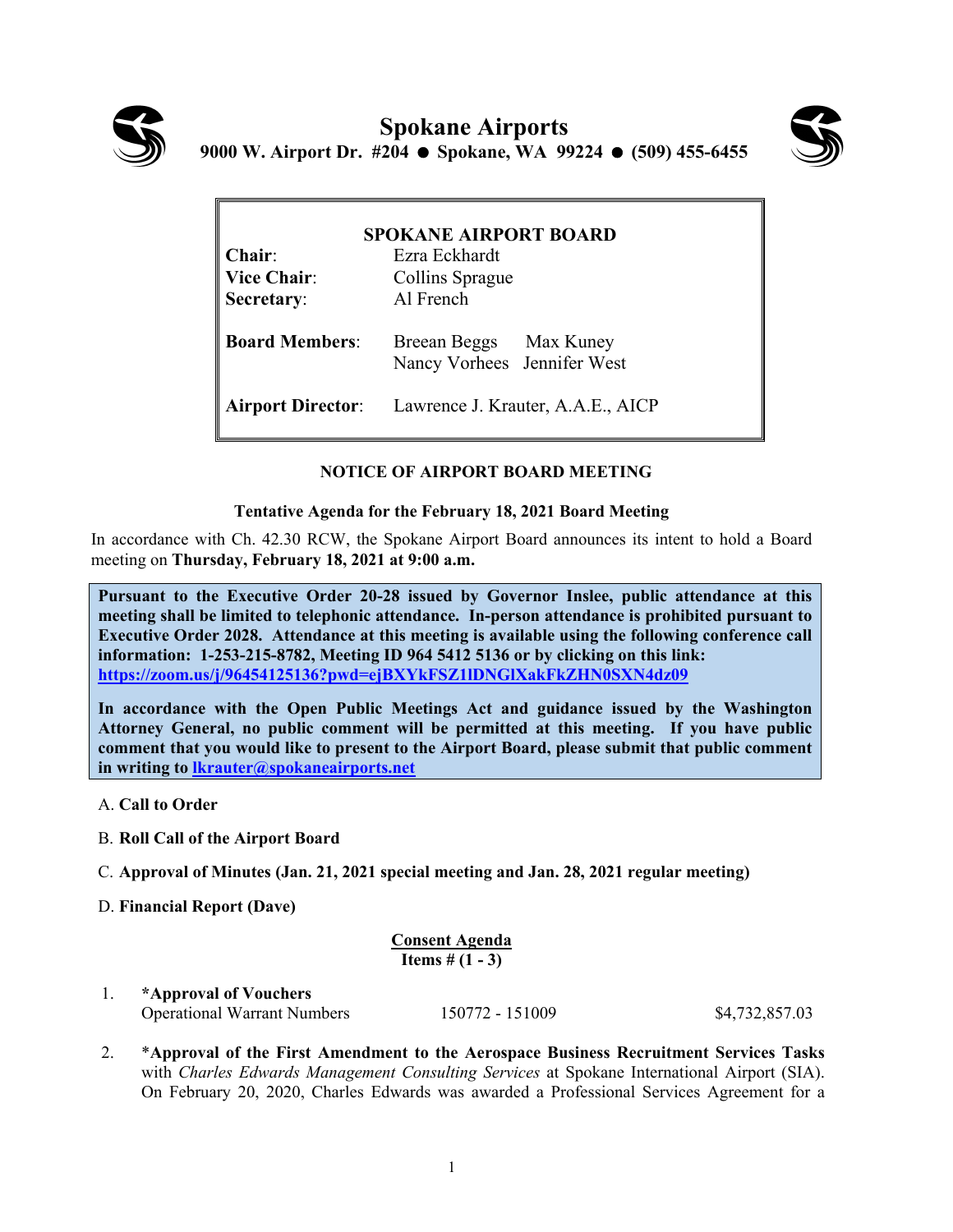period of three (3) years with two (2) one (1)-year extension options at the sole discretion of the Airport Board in a not to exceed amount of \$392,500 for Aerospace Business Development Consulting Services. The economic and public effects of the Covid-19 pandemic dramatically altered the Airport's aerospace strategy, canceled events that staff was intending to participate in, and imposed Airport-wide cost saving measures that reduced 2020 contract expenditures. As a result, Charles Edwards' executed tasks were limited to refreshing our strategy from 2014, assessing our regional aerospace cluster's ability to support new and emerging aircraft manufacturing programs, incurring preparation costs for the canceled April 2020 Hamburg Interiors Show, and ad hoc aerospace meeting support. In total, \$89,400 was expended, leaving a balance of \$303,100 at 12/31/2020. This Amendment provides a revised Scope of Work for the anticipated tasks to be accomplished in 2021. Airport staff has worked with Charles Edwards to develop a scope of services for 2021 which has been organized into a series of ten (10) separate task orders. The tasks outlined for the 2021 Scope of Work require an increase in the contract of \$73,000. The Finance Committee and staff recommend approval of the First Amendment to the Professional Services Agreement with Charles Edwards for Aerospace Business Development Services in the amount of \$73,000 for a total not to exceed contract amount of \$465,500.

3. **\* Award Service Contract – Merchant Service Provider** – *WINDCAVE* - Spokane International Airport. SKIDATA Inc. is the sole-source provider of the Airport's Parking Access Revenue Control Systems (PARCS). The electronic payment transaction flow which starts with SKIDATA requires a Payment Gateway (Card Reader) to accept debit or credit card payments from parking users. The Payment Gateway sends information to a Merchant Service Provider (Credit Card Processor), who functions as the intermediary between banks, the Airport, and the customer, before eventually transferring the funds into the Airport's bank account. FirstData is the current Merchant Service Provider with an Effective Rate of 2.29% for all credit card transactions. WINDCAVE is the current Payment Gateway provider. Recently, WINDCAVE was certified to operate as both a Payment Gateway and Merchant Service Provider. Staff recognized an opportunity to combine the Payment Processor and Merchant Service Provider functions under WINDCAVE as it will eliminate the need for a an additional third party entity (FirstData) and provide improved continuity of services while delivering enhanced cardholder security. WINDCAVE's proposal for Merchant Services equates to an Effective Rate of 2.27% of all credit card transactions. The proposed Service Contract will be considered on-going with no specified end date. The Airport may terminate this Agreement, without cause, upon ninety (90) days advance written notice. The Finance Committee and Staff recommend the award of a Service Contract to WINDCAVE for Merchant Provider Services for the Airport.

#### **Regular Agenda**

- 4. \***Award Service Contract Landscape Maintenance Services** *Clearwater Summit Group, Inc.* – Spokane International Airport and Airport Business Park. In January 2021, the Airport advertised a Request for Proposals (RFP) for the subject services. From the three proposals received, Clearwater Summit Group, Inc. was selected as the most qualified firm based on proposal cost and qualifications. The term of the contract is nine months beginning March 1, 2021 and ending November 30, 2021, with four 1-year renewals at the Airport's option. The cost for the routine maintenance services for the first term will be \$214,364.14 including Washington State Sales Tax. Additional services may be performed at the Airport's request. Staff recommends award of a Service Contract for Landscape Maintenance Services to Clearwater Summit Group, Inc. in the not-to-exceed amount of \$250,000.00 including Washington State Sales Tax.
- 5. **The Airport Board may take action on other routine business issues as they may arise while the Board is in session.**